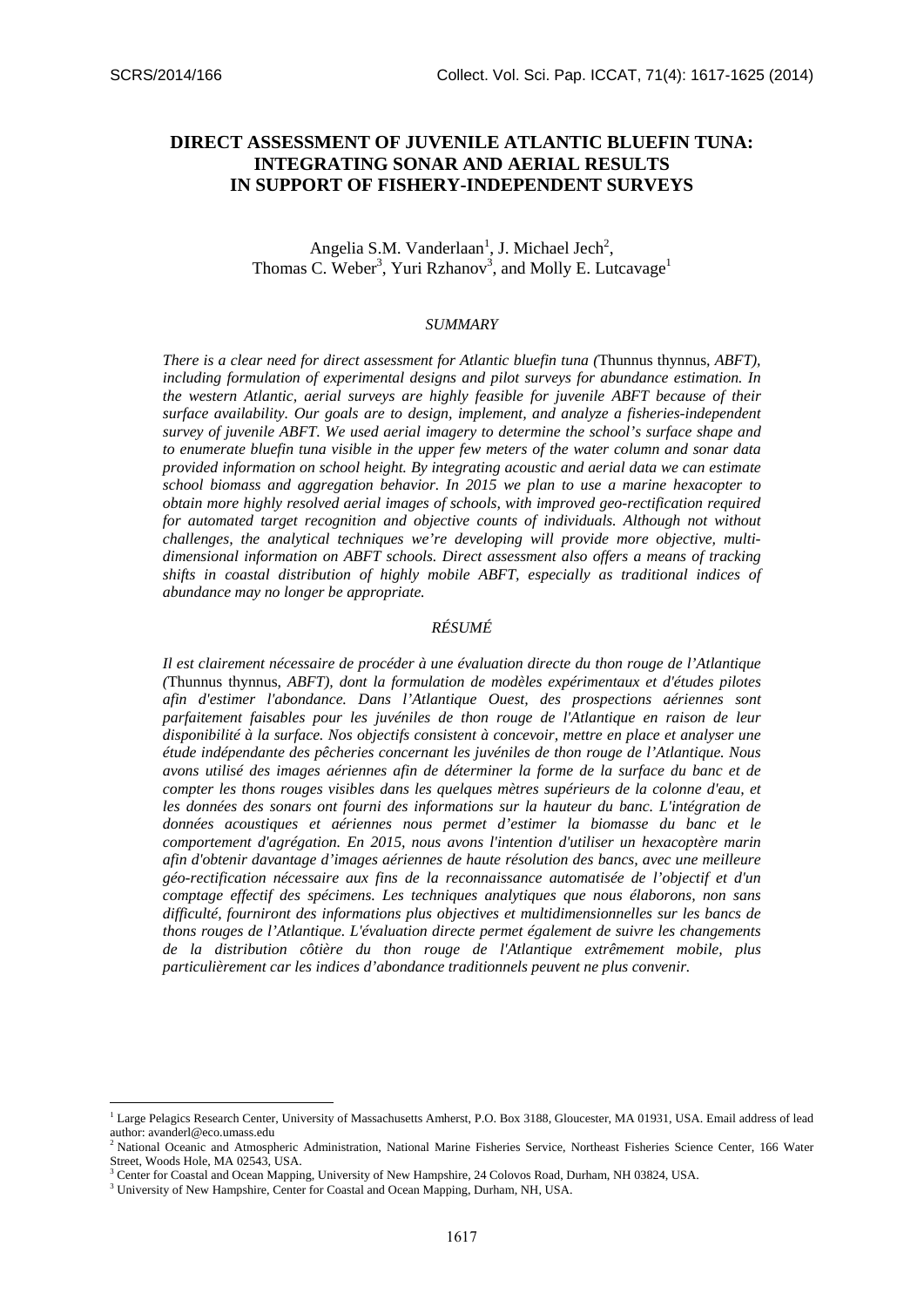### *RESUMEN*

*Es claramente necesaria una evaluación directa del atún rojo del Atlántico* (Thunnus thynnus, ABFT), *lo que incluye la formulación de diseños experimentales y prospecciones piloto para la estimación de la abundancia. En el Atlántico occidental, las prospecciones aéreas son muy viables para los juveniles de atún rojo del Atlántico a causa de su disponibilidad en la superficie. Nuestros objetivos son diseñar, implementar y analizar una prospección independiente de la pesquería de juveniles de atún rojo del Atlántico. Se utilizaron imágenes aéreas para determinar la forma en superficie del banco y para contar a los atunes rojos visibles en metros superiores de la columna de agua y los datos del sonar proporcionaron información sobre la altura del banco. Integrando los datos acústicos y aéreos se pudo estimar la biomasa del banco y el comportamiento de agregación. En 2015 está previsto utilizar un hexacóptero marino para obtener imágenes aéreas de los bancos de mayor resolución, con una mejor geo-rectificación para el reconocimiento automatizado del objetivo y el recuento eficaz de ejemplares. Aunque no sin dificultades, las técnicas analíticas que estamos desarrollando proporcionarán información más objetiva y multidimensional sobre los bancos de atún rojo del Atlántico. La evaluación directa ofrece también un medio de hacer un seguimiento de los cambios en la distribución costera del atún rojo del Atlántico, muy móvil, especialmente dado que los índices de abundancia tradicionales podrían no ser ya adecuados.* 

#### *KEYWORDS*

*Stock assessment, Bluefin tuna, Aerial survey, Echosounders*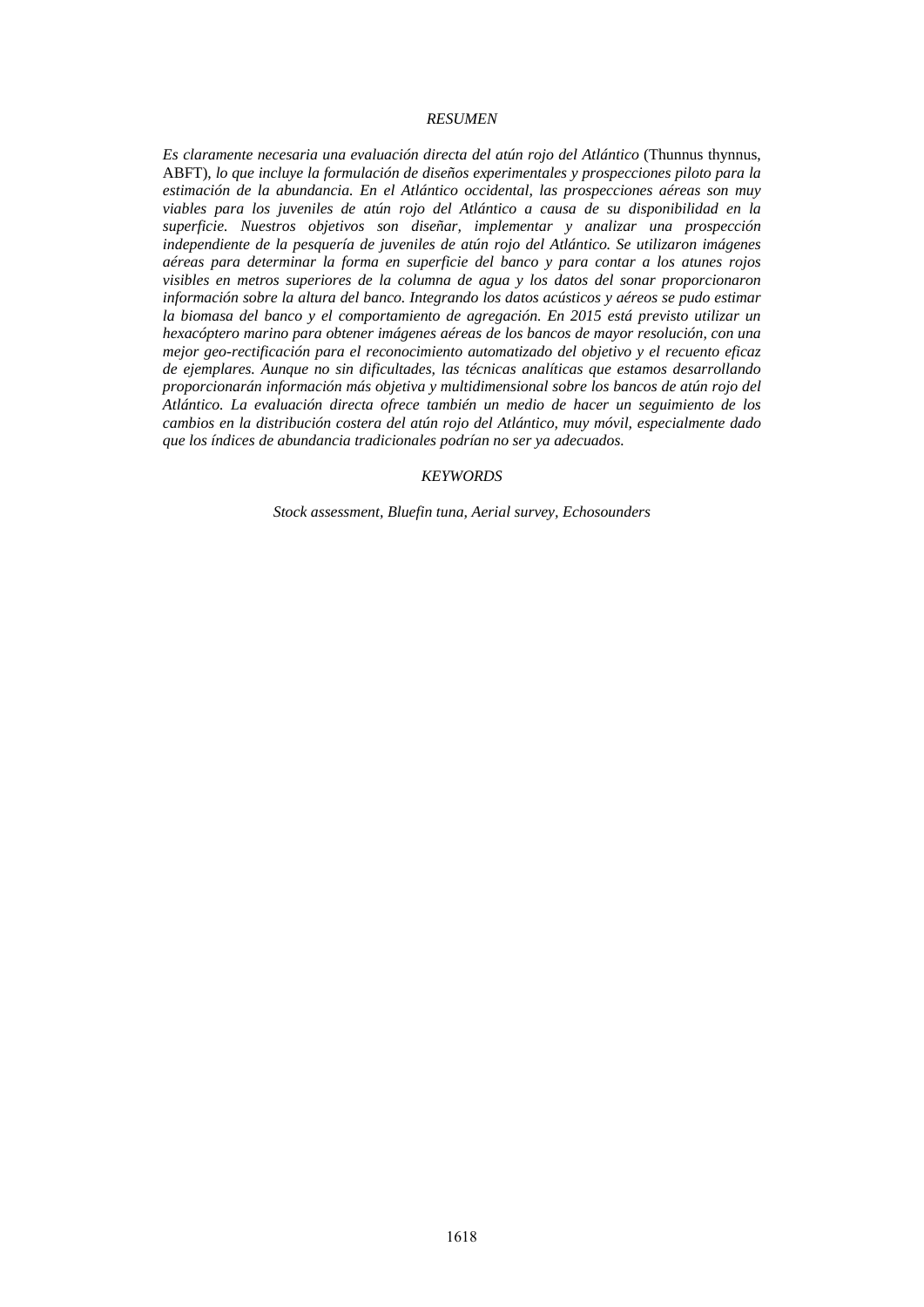#### **1. Introduction**

Many fisheries management agencies concentrate on the formulation of indices on past, present, and future states of the population (Hutchings *et al.* 1994) and are often based on catch-per-unit effort (CPUE). CPUE indices can be misleading as catches over time can occur because of factors other than changes in abundance (Maunder and Punt, 2004). Accumulated evidence indicates that interpreting CPUE data from commercial fisheries is difficult, particularly for pelagic species (Lo *et al.* 1992), such as ABFT. Misinterpretations of elevated CPUE in the northern cod (*Gadus morhua*) fishery contributed to overestimations of stock size, inflated quotas (Rose & Kulka 1999), and collapse of the fishery. These misinterpretations, and failure to manage a fishery appropriately, can have disastrous effects on social and economic conditions (Maunder *et al.* 2006). Consequently, direct assessment and fisheries-independent estimation of fish abundance are especially important in the management of a valuable fish species.

The need for, and potential benefits of direct assessment of ABFT is well considered, and fishery scientists have called for the development of experimental designs and pilot surveys for juvenile abundance estimation (Fromentin and Powers 2005). ICCAT reiterated its importance and prioritized development of fisheries independent indices of abundance, through aerial surveys, at the last ABFT stock assessment (Anon. 2012). Fisheries-independent data used to develop an index of abundance for juvenile ABFT is also useful to follow short-term dynamics or to detect the effects on recruitment of variation in environmental conditions, climate change, managerial changes, or pollution events such as oil spills (Anon. 2012).

Aerial surveys have been widely used since the 1940's to estimate the size and density of wildlife populations, including birds, marine and terrestrial mammals (Pollock *et al.* 2006). Spotter pilot based aerial surveys of bluefin tuna were initially conducted on a trial basis in the Gulf of Maine by the US Bureau of Commercial Fisheries. Scientific surveys were later organized and conducted there from 1993-1997 (e.g., Lutcavage and Kraus 1995, Lutcavage *et al.* 1997a), as well off the Bahamas (Lutcavage *et al.* 1997b) and Virginia, USA (unpublished report to NMFS). Although results were promising, and a conceptual framework for future work was advanced (Lutcavage and Newlands 1999), political opposition to use of spotter planes in the US commercial bluefin fishery thwarted continuation of the surveys. At the time, the fishery-dependent (i.e., non transect-based) SPUE (sightings per unit effort by 100 km, counts of surface individuals) results were deemed not useable in ICCAT bluefin stock assessments (Polacheck *et al.* 1998), although the spatially- and temporally resolved information on schools was mined for behavioral information as well as biophysical interactions and predator prey associations (Humston *et al.* 2000, Schick *et al.* 2004, Schick and Lutcavage 2009. New analytical approaches to use spotter-based SPUE are being considered by CSIRO for Southern bluefin tuna assessments (J. Farley, personal communication), and might prove useful for ABFT.

Bluefin assessment aerial surveys are now conducted in the Mediterranean (Cañadas *et al.* 2011, Di Natale and Idrissi 2013) and in Australia (Eveson *et al.* 2011). These surveys rely on observers or spotter pilots for estimates of abundance and sizes of tuna within a school. Relying on observers in aerial surveys introduces perception bias where the observers fail to see tuna at the surface (Marsh and Sinclair 1989). Different observers can also vary in their sighting prowess (Eveson *et al.* 2011). Perception bias can be reduced by rotating observers to reduce observer fatigue to ensure high quality data. However, it's important that observers use a consistent searching strategy, and there's a constant need for improved training of observers (Anon. 2011). There is also availability bias, where the animals are not available to the observers when concealed by other animals, turbid waters, or sun glint (Marsh and Sinclair 1989). In addition to the uncertainties identified in aerial surveys of spawning aggregations (Cañadas *et al.* 2011), tonnage and sizes of individuals in the school are estimated by the spotters/observers (Cañadas *et al.* 2011) and not independently verified. Generalized linear mixed models are used to estimate abundance of southern bluefin tuna (*T. maccoyii*) based on aerial surveys (Eveson *et al.* 2011). These models incorporate an observer effect that estimates the relative sighting ability of each observer pair, but don't account for difference among observers, nor are they independently verified.

The acoustic sampling of ABFT schools completed in conjunction with aerial surveys will provide essential information on the perception of juvenile ABFT including information on the packing density and volume of individuals within an entire school, as well as their size distribution. By using photographs of the schools we seek to eliminate the subjectivity of observer estimates of abundance and sizes of individuals within a school. We are developing integrative analytical techniques leading to capability of formal surveys of juvenile ABFT across their spatio-temporal range on the US shelf (Galuardi and Lutcavage, 2012).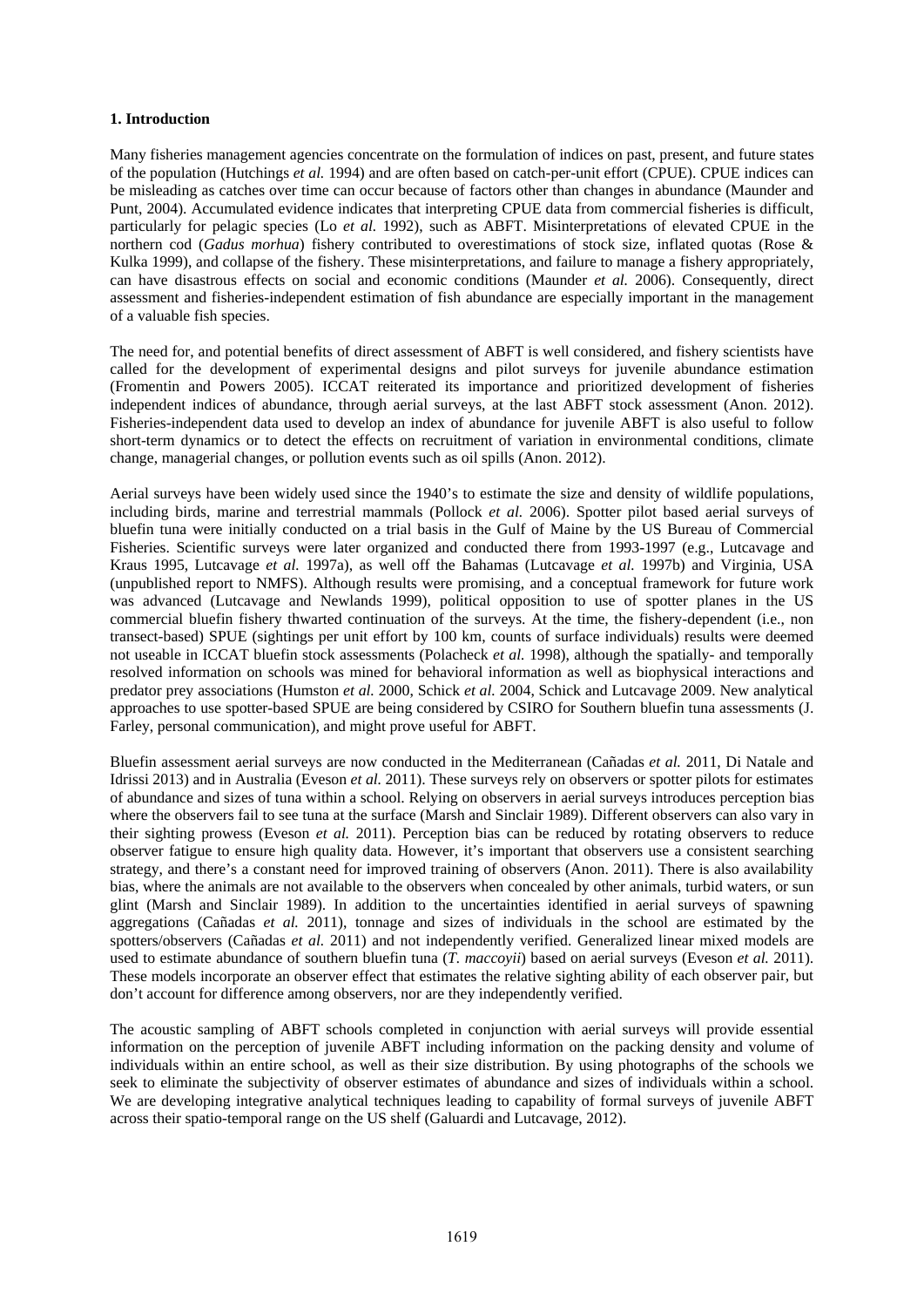Our overall goal of our ongoing research is to provide an index of abundance (absolute or relative) that is fisheries independent, reliable, robust, and quantitatively objective. To achieve this goal, we must develop analytical techniques for enumeration and size determination that remove the inherent biases and subjectivity of aerial surveys that are currently being used to count juvenile bluefin tuna. If proven successful, and previously pilot studies demonstrate encouraging results, our integrated aerial and acoustic sampling has the potential to reduce perception bias as well as availability biases associated with tuna at depth obscured by surface individuals.

### **2. Data Collection**

This project and future work relies of cooperative research with members of the fishing industry, and requires chartering a bluefin tuna fishing vessel and a spotter plane. In our field studies, a Simrad EK60 scientific echosounder was mounted on the vessel's bow so that its beam was parallel with the vessel's heading. This vastly improves our ability to keep ABFT schools within range of the transducer compared to mounting the sonar on the starboard side of the vessel as in previous studies.

In our initial field studies with a split-beam echosounder, the fishing vessel was guided to tuna schools via spotter pilots. For each survey day, the spotter plane would scout a likely area while the vessel transited to the study area. When a school was spotted, the spotter pilot would guide the vessel to within several boat lengths (30 to 50 m) of the school. At this point, the vessel would stop, deploy the echosounder, and then acoustically acquire the school, optimizing orientation of the transducer head via sight lines of the captain (in the tuna tower) and spotter pilot. The acoustic data is georeferenced using ship's position collected with a standard GPS unit.

A photographer in the spotter plane took aerial images using a Canon EOS 60D with an 18-135mm lens. To georeference the aerial imagery with the echosounder data, a GPS and an attitude (pitch/roll/heading) sensor is attached to the camera. Photographers were instructed to include the fishing vessel in the photographs with the tuna schools and this allowed us to continue our analyses when the attitude sensor on the camera failed. There are many advantages to having an aerial view of the school: aerial imagery provided both the horizontal shape of the school as well as data that could be used to enumerate specific animals in the upper few meters of the water column (e.g., Weber *et al.* 2013).

### **3. Data Analyses**

### *3.1 Aerial Imaging Processing*

Imaging processing is completed within Matlab and there are several measurements we estimated for the school from the georectified aerial images (**Figure 1**). A convex hull was fitted around the school by joining points that have been manually outlined. From the convex hull we obtain an estimate of school area and parameter. An ellipse is also fitted to the school based on the convex hull and from the ellipse we obtain measurements of orientation, the major axis length, the minor axis length, location where the beam crossed the major axis, the centroid mass and the center of mass, and the school beam distance (**Figure 1**).

### *3.2 ABFT School Morphology and Profiles of Aggregation Behavior*

Aerial and acoustic images were processed using classification schemes developed in MATLAB. By combining aerial and acoustic data, we can construct the three-dimensional morphology – including the internal structure of schools.

Currently, we're integrating aerial photographs with acoustic data to determine the height, width, and length of the school (**Figure 2**, bottom right panel) and to estimate abundance and biomass within a school. The splitbeam echosounder captures narrow (two degree) vertical slices (ten degrees) of the tuna schools. We focused on acoustically imaging ABFT schools, but not the location within the school that we were capturing. Under certain conditions, possibly related to the ensonification angle, it was difficult to acoustically image the school. We're now determining the best ensonification angle between the transducer and fish to capture a strong acoustic signature of the juvenile ABFT. This analysis will inform 2015 field procedures and survey design.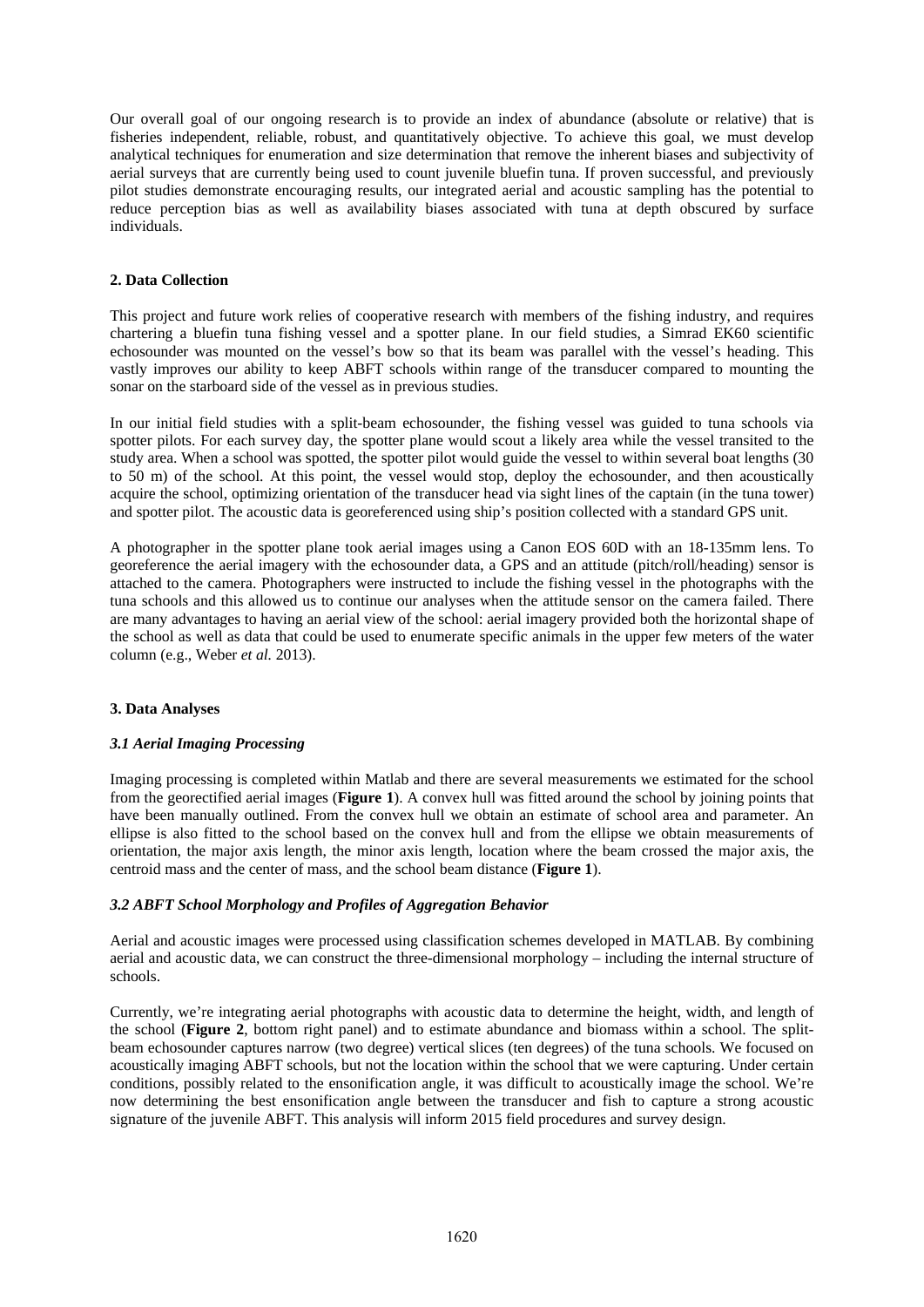We are extracting school dimensions from both the split-beam echosounder data as well as the georectified aerial images. During our field trials in 2012, we generally stayed with a school for approximately 10-30 minutes, and can use the aerial photographs and acoustic data to observe the morphological evolution of the tuna school. An example of changing school dynamics is demonstrated in **Figure 3**. Not only is the school morphing through time, but the school dimensions extracted is partially a function of the location within the school the transducer is sampling. The split-beam echosounder has a very narrow beam  $(\sim 2^{\circ}$  horizontally) and does not sample the entire school, but rather a slice of it. For this reason we also measure the distance across the school where the beam intersects the school in the aerial images (school beam length, **Figure 1**).

The school height and width estimates from the acoustic data change through time, as the school changes in shape, but also due to the sampling location within a school, so a wide range of estimates on dimensions of the school is obtained. For example, the tuna school observed in **Figure 2** had estimates of school width that ranged from 2 m to a maximum of 19 m, with an average of  $9\pm 3m$  (mean  $\pm$  standard deviation). Similarly, school height for the same school ranged from 1 to 29 m with an average of 15±5 m. This will have to be considered during survey design as it has the potential to bias the estimates of fish density. By combining the aerial images with acoustic data we have to potential to determine the 3-dimensional shape of tuna schools.

## **4. Future Work**

Image quality and processing has become an issue in our previous fieldwork. The attitude sensors mounted on the camera malfunctioned and did not provide reliable data. The manufacturer confirmed afterwards that the sensor is apparently not suitable over 1 G or unstable flight. Furthermore, the images taken during previous studies were not of sufficient quality for automatic detection of ABFT during image analyses. To overcome these obstacles we were funded by NOAA to purchase WASABI (Water imaging, Aerial Surveying, Automated Biological Instrument), an Unmanned Aerial vehicle (UAV) or hexacopter, to obtain high-resolution aerial images.

UAVs are readily becoming at alternative to wildlife surveys conducted by airplanes and vessels, and have been evaluated to monitor marine mammals (Koski *et al.* 2009, Hunt *et al.* 2013), terrestrial biodiversity (Koh and Wich 2012, Jones *et al.* 2006) and sea birds (W. Perryman, personal communication, NOAA SW Fisheries Science Center, La Jolla, CA, USA). UAVs provide a statistically robust option for a variety of wildlife survey applications and provide visual imagery at more localized and biologically distinguishable level by flying at lower elevations than aircraft and satellites (Jones *et al.* 2006). UAVs also reduce the risk to human life that is associated with using observers aboard aircraft during aerial monitoring (Kaski *et al.* 2009).

To optimize value, cost, and risk associated with conducting joint aerial and acoustic surveys, we propose to launch WASABI from our survey vessel to capture aerial imagery, thus removing the need for an airplane and spotter pilot. WASABI allows us to record photographic images at slower speeds, lower altitudes, and with greater control than via spotter aircraft. Furthermore, the difficulties associated with geo-rectification of aerial photographs taken from a spotter plane, due to plane's own magnetic field interfering with the attitude sensor on the camera, will be eliminated by using WASABI. The improved low altitude/high resolution images taken from WASABI will help us develop automated target recognition of ABFT. Our work so far demonstrates feasibility for shark and leatherback turtles, but we have not obtained the image quality required for smaller juvenile ABFT from photographs taken via spotter plane.

Aerial surveys are highly feasible for juvenile ABFT because of their high surface availability on the mid-Atlantic shelf (Galuardi and Lutcavage 2012), and studies have previously confirmed suitability for larger size classes in some locations. Our proposed research will develop quantifiable estimates of ABFT and could correct biases associated with aerial surveys. Our initial field trials using acoustic and aerial mapping approaches demonstrated the feasibility of determining size, area, and total biomass of schools (Weber *et al.* 2013), as well as the sizes of individuals within schools. An additional benefit is that abundance estimation derived from our surveys would be fisheries independent and not confounded by changes to management and changes fleet.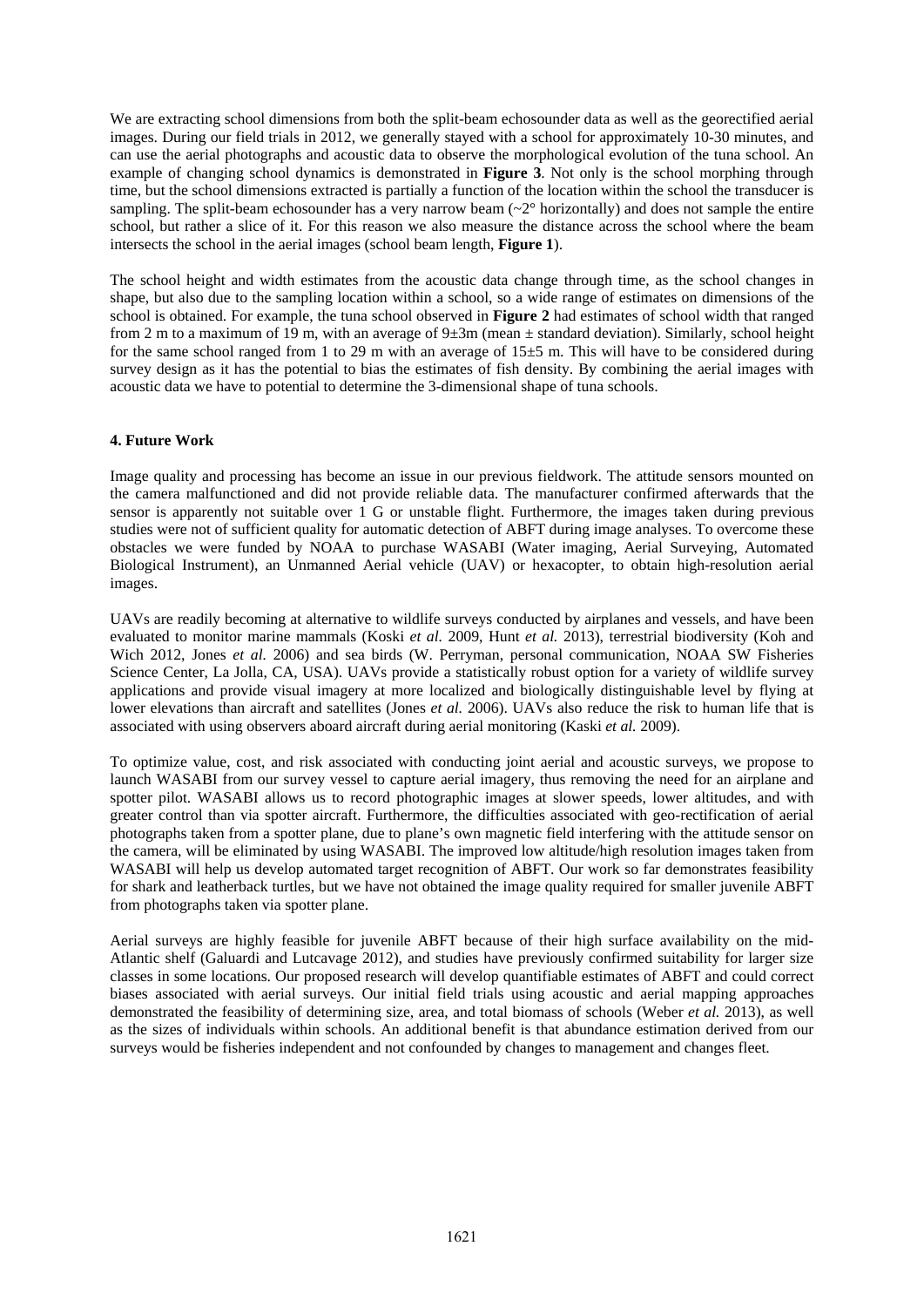#### **Acknowledgements**

We thank Captain Bill Muniz and Jimmy Lund of the *F/V Lily* and our spotter pilots Mark Brochu and George Purmont. We also thank Ben Galuardi, Megan Winton, Michele Heller, Hanna Pittore, Emily Chandler, Tim Lam, Bart DiFiore, Jessica Biker, and Emily Currier. This work and future work is funded by the Northeast Consortium Project Development Award, the Bluefin Tuna Research Program from NOAA/NMFS, and the Advanced Sampling Technology Working Group of NOAA.

#### **References**

- Anon. 2011. Report of the 2010 Atlantic bluefin tuna stock assessment session (Madrid, Spain September 6 to 12, 2010). Collect. Vol. Sci. Pap. ICCAT, 66(2): 505-714.
- Anon. 2012. 2011 GBYP Workshops on Aerial Surveys, and Operational Meetings on Biological Sampling and on Tagging of Bluefin Tuna (Madrid, Spain, February 14-18, 2011) Collect. Vol. Sci. Pap. ICCAT, 68(1):1- 65.
- Cañadas, A. Hammond, P., Lonergan, M. Vázquez, J.A. 2011. Atlantic-Wide Research Programme on Bluefin Tuna (ICCAT-GBYP-2011) Elaboration of the 2011 Data from SST and the Serial Survey on Spawning Aggregations. Final Report, pp. 57.
- Di Natale, A. and Idrissi, M'. 2013. ICCAT-GBYP aerial survey: juveniles versus spawners. A SWOT analysis of both perspectives. Collect. Vol. Sci. Pap. ICCAT 69(2):803-815.
- Eveson, P.J., Bravington, M.V., and Farley, J.H. 2011. A mixed effects model for estimating juvenile southern bluefin tuna abundance from aerial survey data. Presented at 2011 GBYP Workshops on Aerial Surveys, and Operational Meetings on Biological Sampling and on Tagging of Bluefin Tuna (Madrid, Spain, February 14- 18, 2011).
- Fromentin, J.-M., and Powers, J. E. 2005. Atlantic bluefin tuna: population dynamics, ecology, fisheries and management. Fish and Fisheries 6:281–306.
- Galuardi, B., and Lutcavage, M.E. 2012. Dispersal routes and habitat utilization of juvenile Atlantic bluefin tuna, *Thunnus thynnus*, tracked with mini PSAT and archival tags. PLoS ONE 7:e37829. 12.
- Hunt, K. *et al*. 2013. Overcoming the challenges of studying conservation physiology in large whales: a review of available methods. Conservation Physiology 1:1-24.
- Humston, R., Ault, J.S., Lutcavage, M. and Olson, D.B. 2000. Schooling and migration of large pelagic fishes relative to environmental cues. Fisheries Oceanography 9: 136-146.
- Hutchings, J. A., and J. D. Reynolds. 2004. Marine fish population collapses: consequences for recovery and extinction Risk. BioScience 54:297.
- Humston, R., Ault, J.S., Lutcavage, M. and Olson, D.B. 2000. Schooling and migration of large pelagic fishes relative to environmental cues. Fisheries Oceanography 9: 136-146.
- Hunt, K.E., Moore, M.J., Rolland, R.M., Keller, N.M., Hall, A.J., Kershaw, J., Raverty, S.A., Davis, C.E., Yeates, L.C., Fauquier, D.A., Rowlers, T.K. and Kraus, S.D. 2013. Overcoming the challenges of studying conservation physiology in large whales: a review of available methods. Conservation Physiology 1:1-24.
- Koh, L., and S. Wich. 2012. Dawn of drone ecology: low-cost autonomous aerial vehicles for conservation. Tropical Conservation Science 5:121-132.
- Koski, W., Allen, T., Ireland, D., Buck, G., Smith, P., Macrander, A., Halick, M., Rushing, C., Sliwa, D. and McDonald, T. 2009. Evaluation of an unmanned airborne system for monitoring marine mammals. Aquatic Mammals 35:347-357.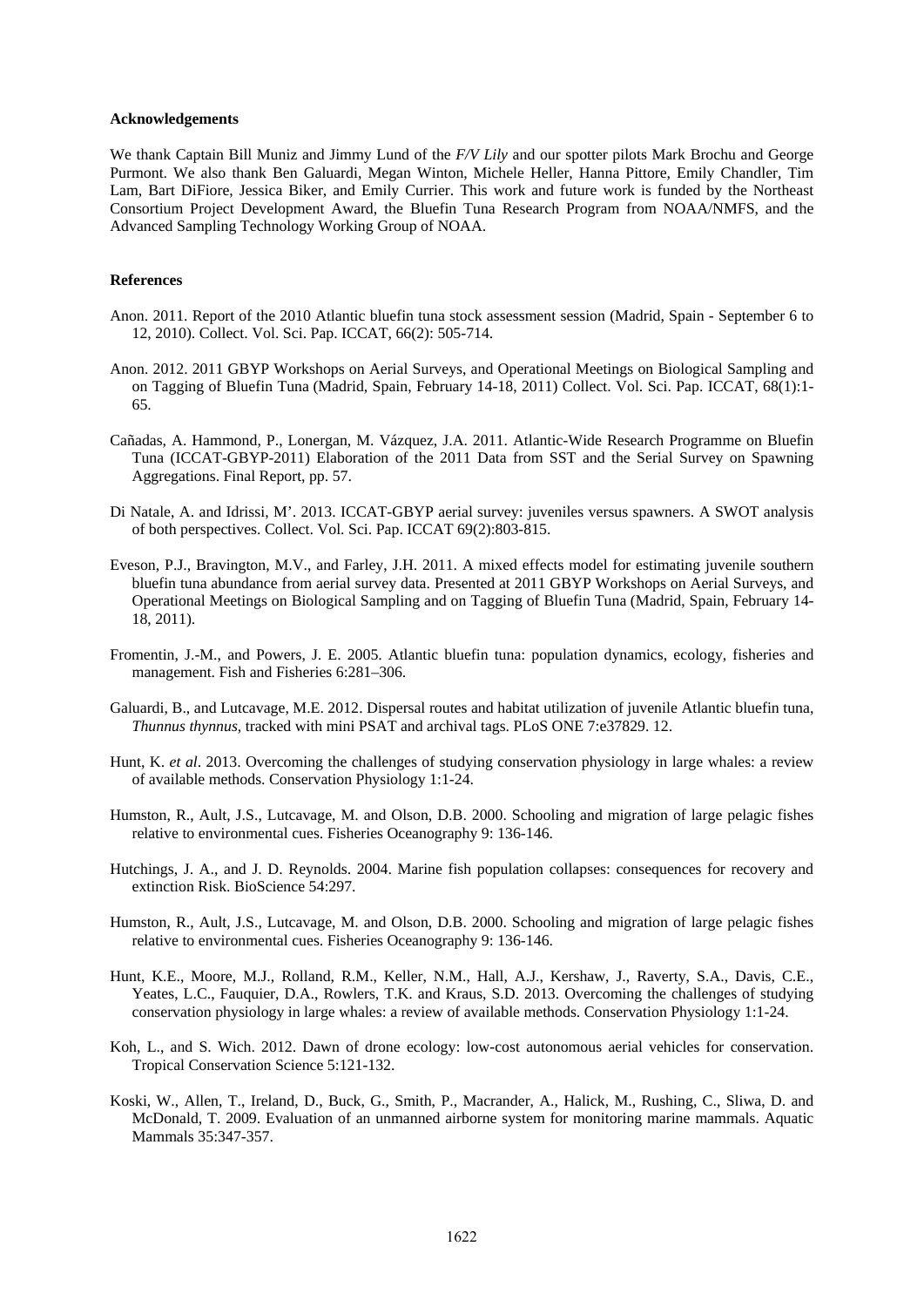- Lo, C. N., Jacobson, L. D., and Squire, J. L. 1992. Indices of relative abundance from fish Spotter data based on delta-lognormal models. Canadian Journal of Fisheries and Aquatic Sciences 49:2515-2526.
- Lutcavage, M., and Kraus, S.D. 1995. The feasibility of direct photographic aerial assessment of giant bluefin tuna in New England waters. Fish. Bull. 93:495-503.
- Lutcavage, M., Goldstein, J., and Kraus, S.D. 1997a. Distribution, relative abundance, and behavior of giant bluefin tuna in New England waters, 1995. Collect. Vol. Sci. Pap. ICCAT, 96: 332-347.
- Lutcavage, M., Kraus, S.D., and Hoggard, W. 1997b. Aerial assessment of giant bluefin tuna in the Bahama Banks-Straits of Florida, 1995. Fish. Bull. 95:300-310.
- Lutcavage, M. and Newlands, N. 1999. A strategic framework for fishery-independent aerial assessment of bluefin tuna. Collect. Vol. Sci. Pap. ICCAT, 98:400-402.
- Marsh, H., and D. F. Sinclair. 1989. Correcting for visibility bias in strip transect aerial surveys of aquatic fauna. The Journal of Wildlife Management 56:1017-1024.
- Maunder, M. N., and A. E. Punt. 2004. Standardizing catch and effort data: a review of recent approaches. Fisheries Research 70:141-159.
- Maunder, M. N., J. R. Sibert, A. Fonteneau, J. Hampton, P. Kleiber, and S. J. Harley. 2006. Interpreting catch per unit effort data to assess the status of individual stocks and communities. ICES Journal of Marine Science 63:1373–1385.
- Polacheck, T., Pikitch, E. and Lo, N. 1998. Evaluation and recommendations for the use of aerial surveys in the assessment of Atlantic bluefin tuna. Col. Vol. Sci. Pap. ICCAT 48: 61-78.
- Pollock, K.H., Marsh, H.D., Lawler, I.R., and Alledredge, M.W. 2006. Estimating animal abundance in heterogeneous environments: an application to aerial surveys for dugongs. Journal of Wildlife Management 70:255–262.
- Rose, G. A., and Kulka, D. W. 1999. Hyperaggregation of fish and fisheries: how catch-per-unit-effort increased as the northern cod (*Gadus morhua*) declined. Canadian Journal of Fisheries and Aquatic Sciences 56:118– 127.
- Schick, R.S., Goldstein, J. and Lutcavage, M.E. 2004 Bluefin tuna (*Thunnus thynnus*) distribution in relation to sea surface temperature fronts in the Gulf of Maine (1994-1996). Fisheries Oceanography 13 (4) 225-238.
- Schick, R.S. and Lutcavage, M.E. 2009. Inclusion of prey data improves prediction of bluefin tuna (*Thunnus thynnus*) distribution. Fisheries Oceanography. 18:77-81.
- Weber, T. C., M. E. Lutcavage, and Schroth-Miller, M. L. 2013. Near resonance acoustic scattering from organized schools of juvenile Atlantic bluefin tuna (*Thunnus thynnus*). The Journal of the Acoustical Society of America 133:3802-3812.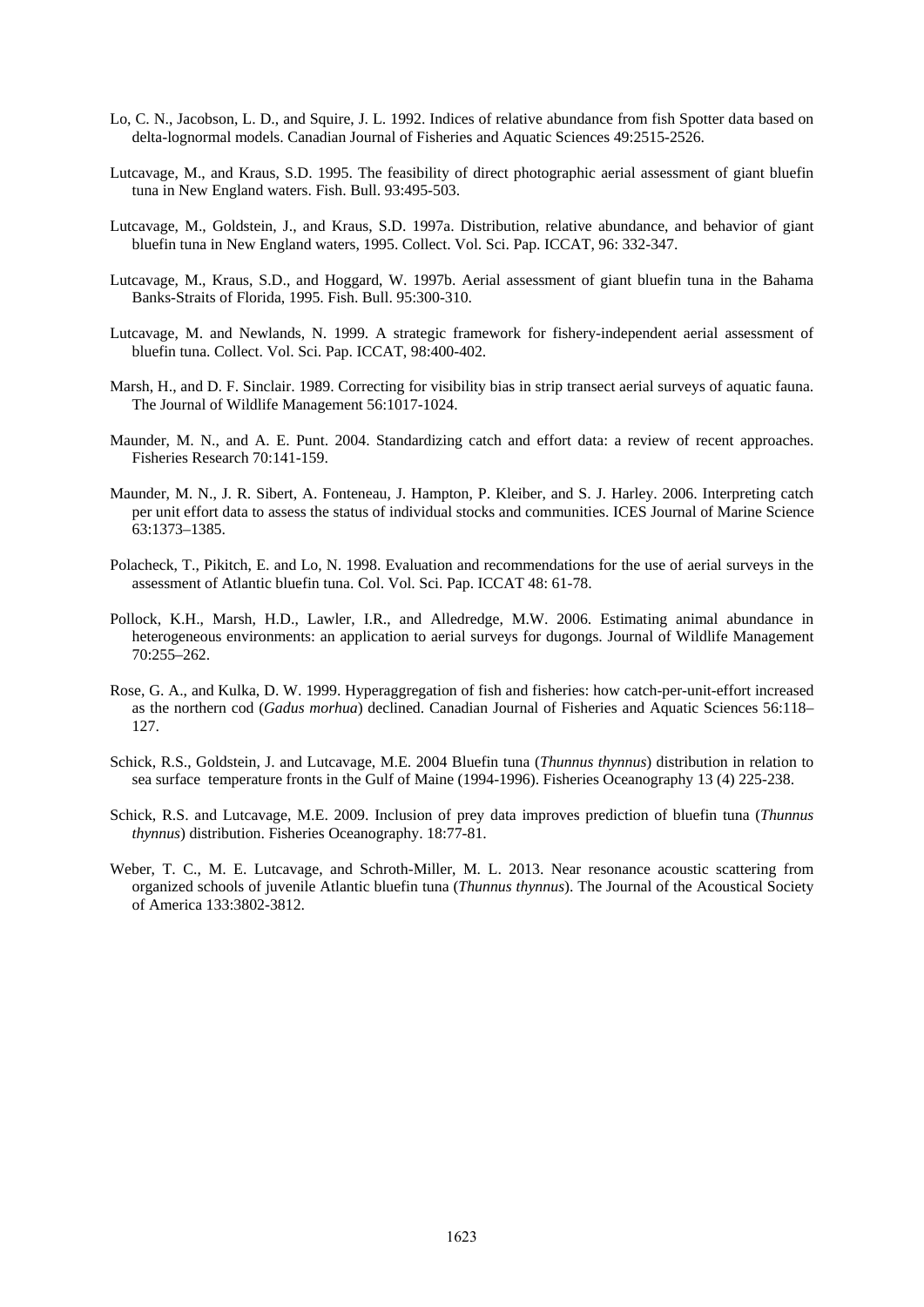

Figure 1. Processing of georectified aerial images. A convex hull (blue polygon) is fitted to points that have been manually imputed to outline the school (left panel). An ellipse (red polygon right panel) is also fitted to the convex hull (original colour right panel) where we measure the centroid (green cross), the center of mass (red cross) the major and minor axis (faint blue lines). This distance across the school that is intersected by echosounder beam (green line left panel) is also measured.